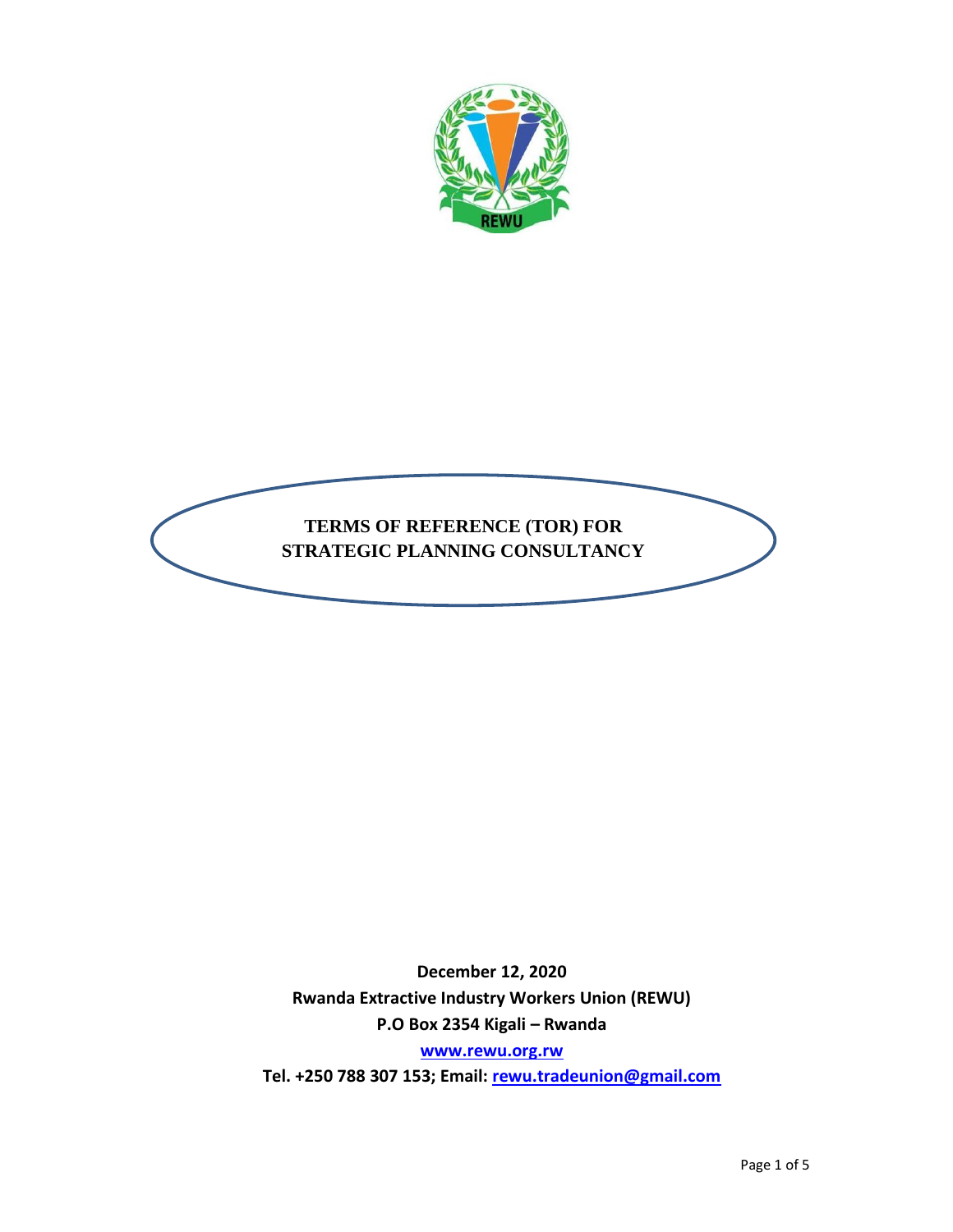# **1. Introduction**

Rwanda Extractive Industry Workers Union (REWU) is a Rwandan trade union that brings together workers from the mining and quarry industry. REWU started in 2014 with the vision of empowering workers and beneficiaries of mining fruits to improve the quality of their lives along with contributing to the attainment of social justice and sustainable development in an atmosphere of democracy and solidarity. REWU was published in Rwanda Official Gazette No. 49 Bis of 08/12/2014. REWU has currently around 12,600 members across the country. Since 2018, FES has been supporting REWU in capacity building of REWU members by providing to them trainings in social protection. REWU has been working without a strategic plan, and this was identified as gap that would be filled. The leaders of REWU approached FES for support to develop a 5-year strategic plan that would guide the planning and activities of REWU from 2021 to 2025.

The development of the strategic plan could be technically supported by FES and facilitated by an external expert (consultant) to moderate and to lead the process.

# **2. Background**

The Friedrich-Ebert-Stiftung (FES) is a non-profit Germany political foundation, created in 1925. The main objectives of FES are social democracy, good governance, peace and security, climate change and decent work for all to achieve economic transformation and sustainable development.

For social protection and decent work, FES supports trade unions all around the world and in Rwanda, trade unions are among the key partners of FES Rwanda. One of the supports to trade unions is to strengthen their capacity to play their role of improving decent work for all workers. From that perspective, FES has been working with REWU in capacity building for their members. In addition, FES goes further to support REWU in structural governance: together with REWU, FES could support REWU to develop a strategic plan that would guide REWU's strategic work for the next 5 years (2021-2025).

# **3. The context of the consultancy**

The influence of international trends such as globalization, capitalism and liberal market, climate change, digitalization, the COVID-19 pandemic and also the trade union in transformation approach are changing the traditional way of the operation of trade unions. Like other trade unions, REWU's programmatic environment is constantly changing and is characterized by an evolving policy, theories and socio-economic and political environment, shifting mines owner's mindset, commitments and conflicts of interests, a growing number of stakeholders and expectations, evolving staffing structure and capacity, amongst other determinants are the reason why REWU wants to develop an adaptive strategic plan.

At secretariat level, some major internal structures have also happened (or are ongoing). It is thus a good time for the REWU to reflect on its past and think through the most effective way to capitalize on the new governance and programmatic realities.

During this exercise, structured dialogues on the role of trade unions in the socio-economic development and sustainability will be conducted by the experts to ensure good understanding and openness of the REWU members to the topic.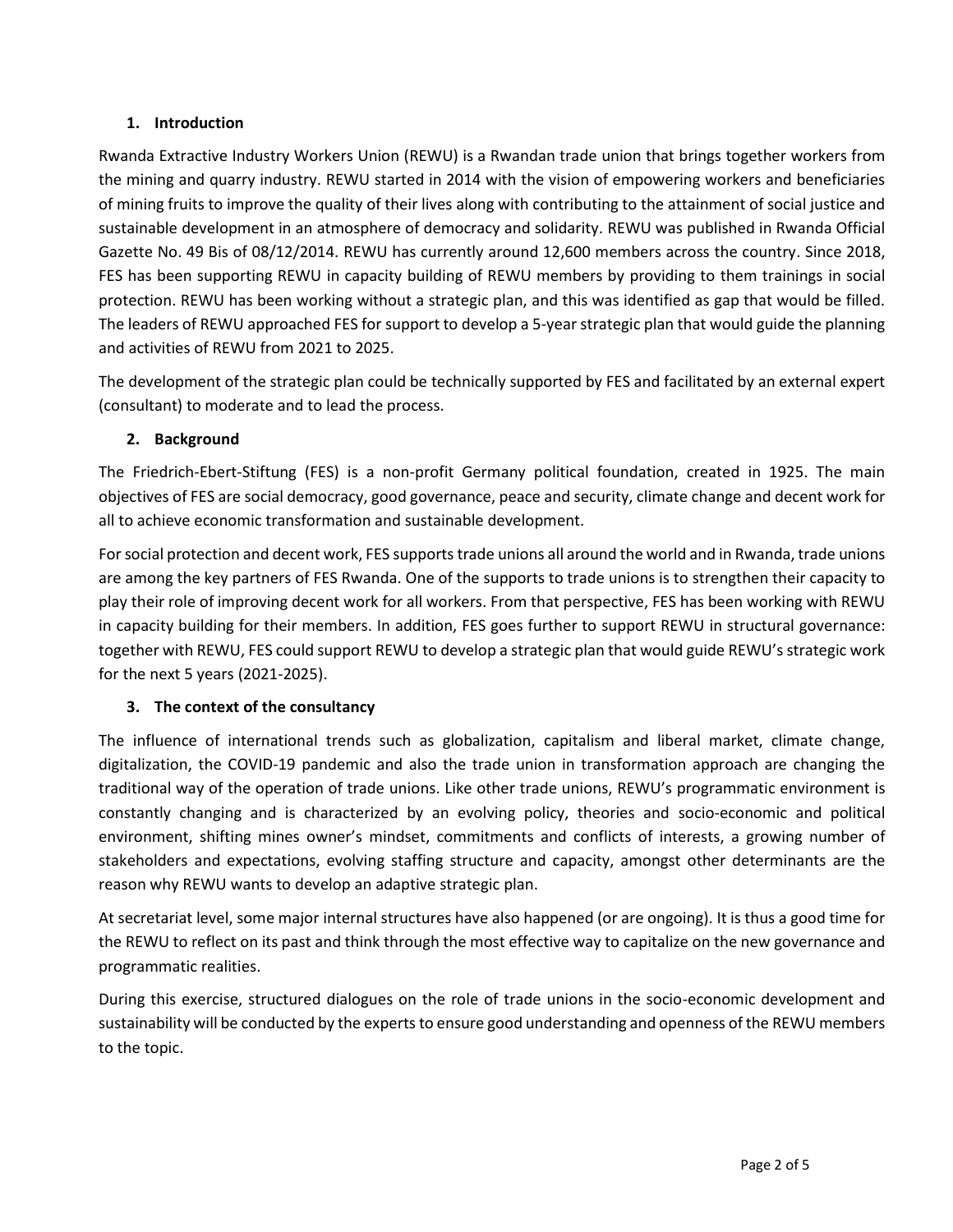## **4. Scope of assignment**

The scope of this assignment is to develop a strategic plan that would guide REWU in the following 5 years.

The main objective of these terms of reference (ToR) is to develop a strategic planning that takes into account the current internal and external operating environment and other factors that affect or influence REWU's work, in order to enhance REWU's effectiveness and sustainability in social protection and decent work in the area of mining and quarries in Rwanda.

At the end of this consultancy, it is expected that REWU will adopt the developed strategic plan (SP), built on the achievements brought forward as part of the implementation of the 2021- 2025 SP and cognizant of its everchanging operating environment.

To achieve this, the consultant will review and guide REWU in:

- i. developing a strategic plan for the next five years,
- ii. developing an action plan for the upcoming 12 months,
- iii. developing the vision, the mission, the strategic areas of interventions and objectives; including priority focus areas for the strategic period,
- iv. the situational context, through a SWOT analysis to explore strength and weakness, opportunity and threats that would affect REWU's operation. In addition, a PEST analysis could identify political, economic and social guidelines as well as technological factors that directly or indirectly affect REWU as a social protection mining organization,
- v. the sustainability plan; including proposals for effective financial and human resource strategies.

# **5. Methodology to conduct this assignment**

This assignment will involve close engagement with the internal REWU Strategic Planning Team (comprising of the SG, DSG, Project Coordinator, two regional coordinators, office manager, accountant, three committee members at companies' level and eventually other members who seems to be necessary in the process.

The entire work entails a participatory process, including, but not limited to:

- $\checkmark$  a review of internal documents and benchmark with similar institutions or syndicates to show the current situation of REWU,
- $\checkmark$  Consultations with REWU members, and partner to set priorities and strategic areas of interventions,
- ✓ Interviews to correct information from the board, staff and members and stakeholders to ensure effective and efficient participation of key people in the development of the strategic plan,
- $\checkmark$  the Compilation of all the information to extract key information that would feed in the strategic plan,
- $\checkmark$  the facilitation of 3 4 strategic planning workshop for REWU members and Drawing up of a Strategic Plan for the next phase and incorporating input from REWU members.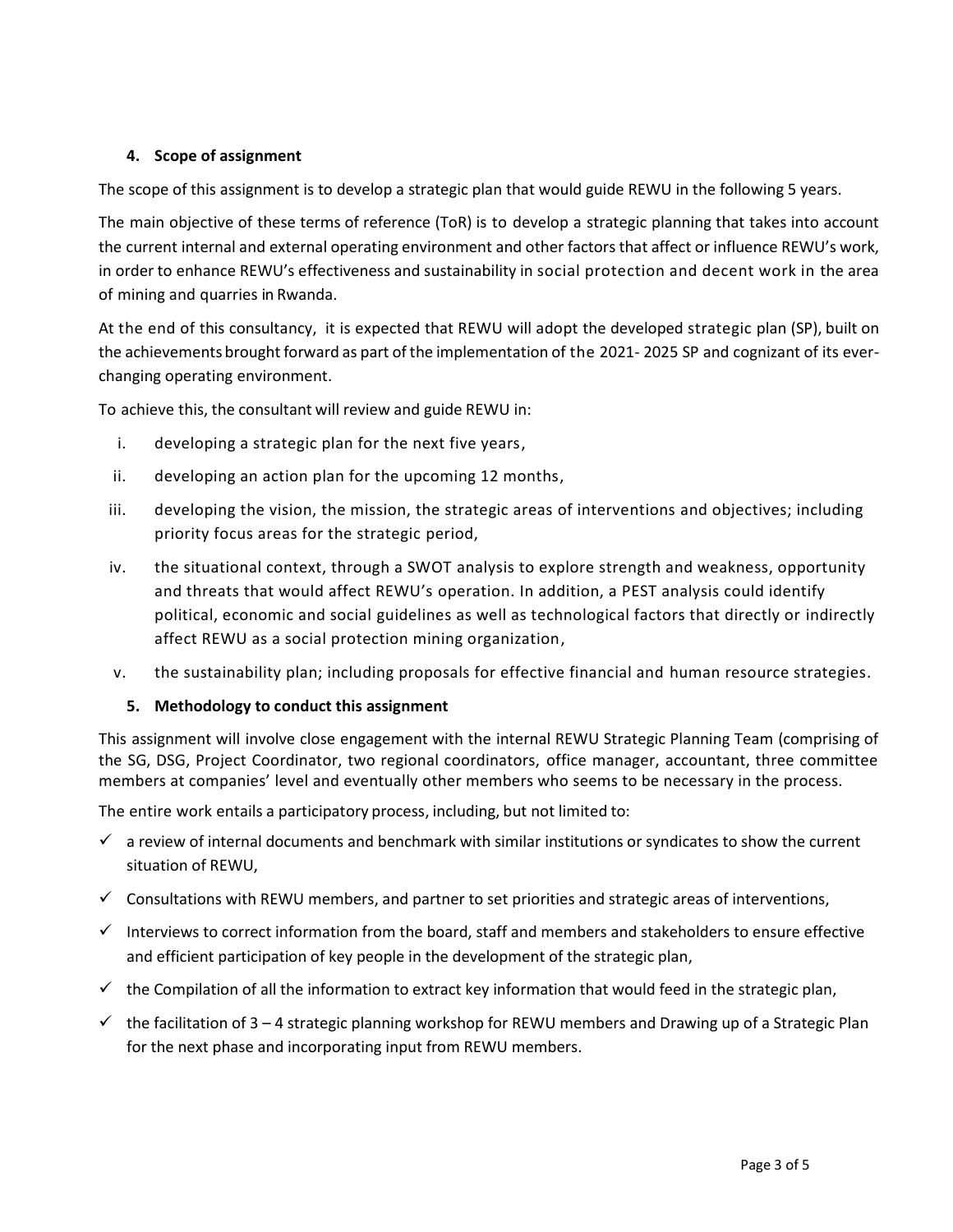### **6. Expected deliverables:**

- $\checkmark$  An inception report detailing the methodology/approaches and timelines associated with this consultancy assignment,
- $\checkmark$  A needs assessment report highlighting the current status and gaps in REWU strategic direction, covering both internal and external factors relevant to the organizational operating environment,
- $\checkmark$  A series of two to three-days per month (3 4 workshops in total) dedicated to strategic planning workshops for the REWU members and FES as a strategic partner on this activity,
- $\checkmark$  A consultancy report that includes the major activities of the consultancy, the highlights of the strategic planning workshop and an evaluation of the workshop.
- $\checkmark$  A final binding strategic plan for 2021 2025.

# **7. Expert profile**

It is expected that the consultant should have:

- ✓ Master's degree in social sciences **or** other related studies **or** other / similar experiences to the task;
- ✓ a minimum of 5 years of experience in strategic planning related to the work of trade unions **or** other local civil society organization basing on membership;
- $\checkmark$  Excellent command of English and Kinyarwanda and outstanding written;
- $\checkmark$  Excellent analytical, interpersonal, communication, and reporting skills;
- $\checkmark$  Good knowledge of the trade union environment in general, knowledge in mining and quarries is requested ;
- $\checkmark$  Highly motivated and committed to IILA values of professionalism, accountability, courage in action, integrity and teamwork;
- $\checkmark$  Proof of formerly performing a strategic plan assignment is a requirement.

### **8. Selection criteria**

The consultant will submit an Expression of Interest to REWU; including the following:

- $\checkmark$  A suitability statement; including commitment to his/her availability for the entire assignment;
- $\checkmark$  Updated curriculum vitae that clearly spells out qualifications and experience in relation to this assignment;
- $\checkmark$  Contacts of 3 organizations that have recently contracted the consultant to carry out a similar assignment;
- $\checkmark$  Financial and technical proposal for this assignment.